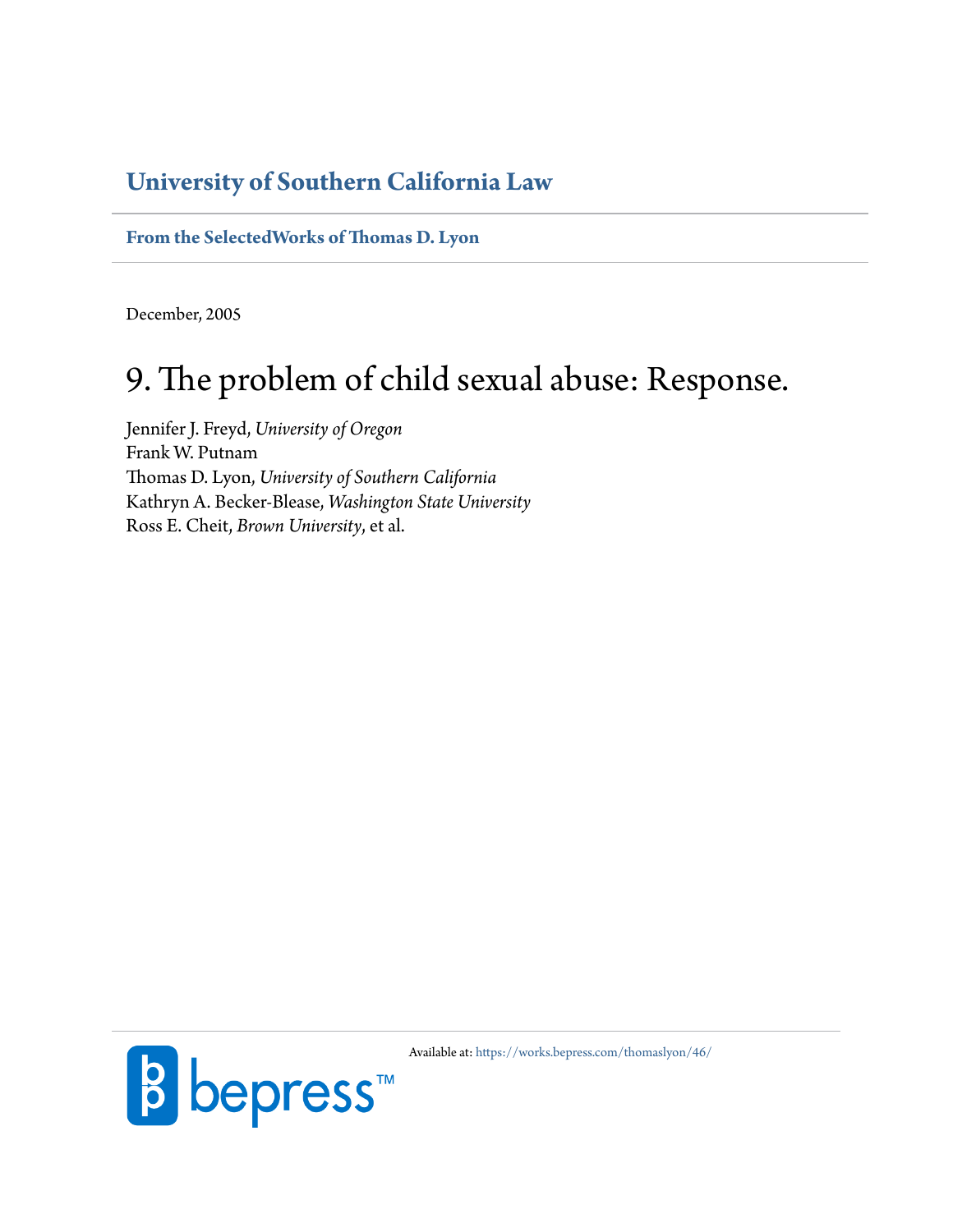# **LETTERS**

## The Problem of Child Sexual Abuse

**THE POLICY FORUM "THE SCIENCE OF CHILD** sexual abuse" by J. J. Freyd *et al.* (22 Apr., p. 501) provides an extremely important call to action to the scientific community. In 1999, James Mercy, Senior Scientist at the U.S. Centers for Disease Control and Prevention, noted the importance of viewing child sexual abuse with "new eyes" (*1*). The implementation of Freyd *et al.*'s policy recommendations would help us to do this. For too long, the fact that the topic makes us uneasy has caused too many of us to avert our eyes. But what if child sexual abuse were a newly discovered disease—a disease that affects up to 20% of women and 10% of men, a disease that forms a potent risk factor for developing a host of mental and

**IN THE POLICY FORUM "THE SCIENCE OF**

child sexual abuse" (22 Apr., p. 501), J. J. Freyd and colleagues succinctly summarized an enormous amount of research and rightly highlighted the depressing bias of those researchers who "emphasized false allegations rather than false denials." It is a sad fact of life that after decades of ignoring the issue altogether, research showing the alarming prevalence of child abuse has met with a kind of "backlash."

Mental health professionals have a poor track record in this field. It was only three decades ago (1975) that the leading psychiatric textbook in the United States informed students that the rate of incest was 1 case per million (*1*).

If I have a criticism of the Policy Forum, it is that the list of proven effects of child sexual abuse did not include psychosis and schizophrenia. Recent large-scale studies in

**But what if child sexual abuse were a newly discovered disease—a disease that affects up to 20% of women and 10% of men… a disease that… costs society over \$24 billion each year?"**  $\epsilon$ 

physical problems, a disease that, according to a conservative estimate by the U.S. Department of Justice, costs society over \$24 billion each year (*2*)? Imagine what we as concerned scientists would do if we discovered such a disease decimating the lives of our young people?

Our response to child sexual abuse thus far "has been far from the full-court press reserved for traditional diseases or health concerns of equal or even lesser magnitude" [(*2*), p. 317]. We have severely underestimated the effects of this problem on our children's health. It is time to recognize that the problem is not solely a product of the action of a few sick individuals; child sexual abuse is a preventable health problem that has been allowed to spread unabated due to scientific and social neglect.

#### **PAUL FINK**

President,The Leadership Council on Child Abuse & Interpersonal Violence, and Past President, American Psychiatric Association, 191 Presidential Boulevard, Suite C-132, Bala Cynwyd, PA 19004, USA. E-mail: Pjayfink@aol.com

#### **References**

- 1. U.S. Department of Health and Human Services (DHHS), Child Maltreatment 2003 (DHHS, Washington, DC, 2005).
- 2. J.A. Mercy, *Sex. Abuse* **11**, 317 (1999).

the UK (*2*) and the Netherlands (*3*) have confirmed our smaller studies in New Zealand (*4*, *5*) that child sexual abuse is highly predictive of these supposedly biologically based "mental illnesses."

#### **JOHN READ**

*–FINK*

Psychology Department, University of Auckland, Auckland 1020, New Zealand.

#### **References**

- 1. D. Henderson, in *Comprehensive Textbook of Psychiatry*, A. Freedman, H. Kaplan, B. Saddock, Eds. (Williams & Wilkins, Baltimore, MD, 1975), pp. 1530–1539.
- 2. P. Bebbington *et al.*, *Br. J. Psychiatry* **185**, 220 (2004).
- 3. I. Janssen *et al.*, *Acta Psychiatr. Scand.* **109**, 38 (2004).
- 4. J. Read, K. Agar, N. Argyle, V. Aderhold, *Psychol. Psychotherapy Theory Res. Practice* **76**, 1 (2003).
- 5. J. Read, L. Goodman, A. Morrison, C. Ross, V. Aderhold, in *Models of Madness: Psychological, Social and Biological Approaches to Schizophrenia*, J. Read, L. Mosher, R. Bentall, Eds. (Brunner-Routledge, Hove, UK, 2004), pp. 223–252.

**IN THEIR POLICY FORUM "THE SCIENCE OF** child sexual abuse" (22 Apr., p. 501), J. J. Freyd *et al.* assert that "[s]urveys likely underestimate prevalence [of child sexual abuse] because of underreporting and memory failure" There is no way of making that inference.

Consider a 2×2 table in which we assess the relationship between actual abuse and reported abuse. Let *a* be the joint frequency with which

abuse is both actual and reported, *b* be the joint frequency with which actual abuse is not reported, *c* be the joint frequency with which there is no actual abuse but a report of it, and *d*

be the joint frequency with which there is no actual abuse and no reported abuse. The finding that there is "underreporting" of abuse simply states that the frequency of *b* > 0. In contrast, the



statement that reporting underestimates actual abuse is the statement that  $a + c < a + b$ , or *c*  $\leq b$ . There is no way of making this inference until there is some way of knowing the joint frequency with which abuse does not occur but is reported (for whatever reason). Moreover, given that abuse (fortunately) is uncommon (according to the authors, well less than 50% of children are abused, i.e., fall in cells *a* and *b*), it is plausible to hypothesize that *c* might be greater than  $b$ , despite the value of  $b > 0$ . Of course, the most accurate way to determine *c* would be to survey people randomly whom we know have not been abused and then estimate how many nevertheless report having been abused, a daunting task.

## **ROBYN M. DAWES**

Department of Social and Decision Sciences, Carnegie Mellon University, Porter Hall 208, Pittsburgh, PA 15213–3890, USA.

#### **THE POLICY FORUM "THE SCIENCE OF CHILD**

sexual abuse" by J. J. Freyd *et al.* (22 Apr., p. 501) calls for more and better scientific research on child sexual abuse (CSA). Yet it misleadingly suggests that the "[c]ognitive and neurological mechanisms that may underlie the forgetting of abuse have been identified." This statement implies that the forgetting of CSA is somehow special and cannot be explained by the sorts of principles familiar in the cognitive and neuroscientific study of memory.

The notion that individuals can develop amnesia for seemingly unforgettable traumatic events, followed by "recovery" of these memories months or years later, has been part of the folklore of psychiatry and clinical psychology for more than 100 years and has been described under such headings as "repression," "dissociation," and "traumatic amnesia" (*1*). But, in fact, surveys of trauma victims show that they typically remember their experiences all too well, and any forgetting is easily accounted for by organic factors or by normal memory processes such as ordinary forgetting and infantile or childhood amnesia (*2*).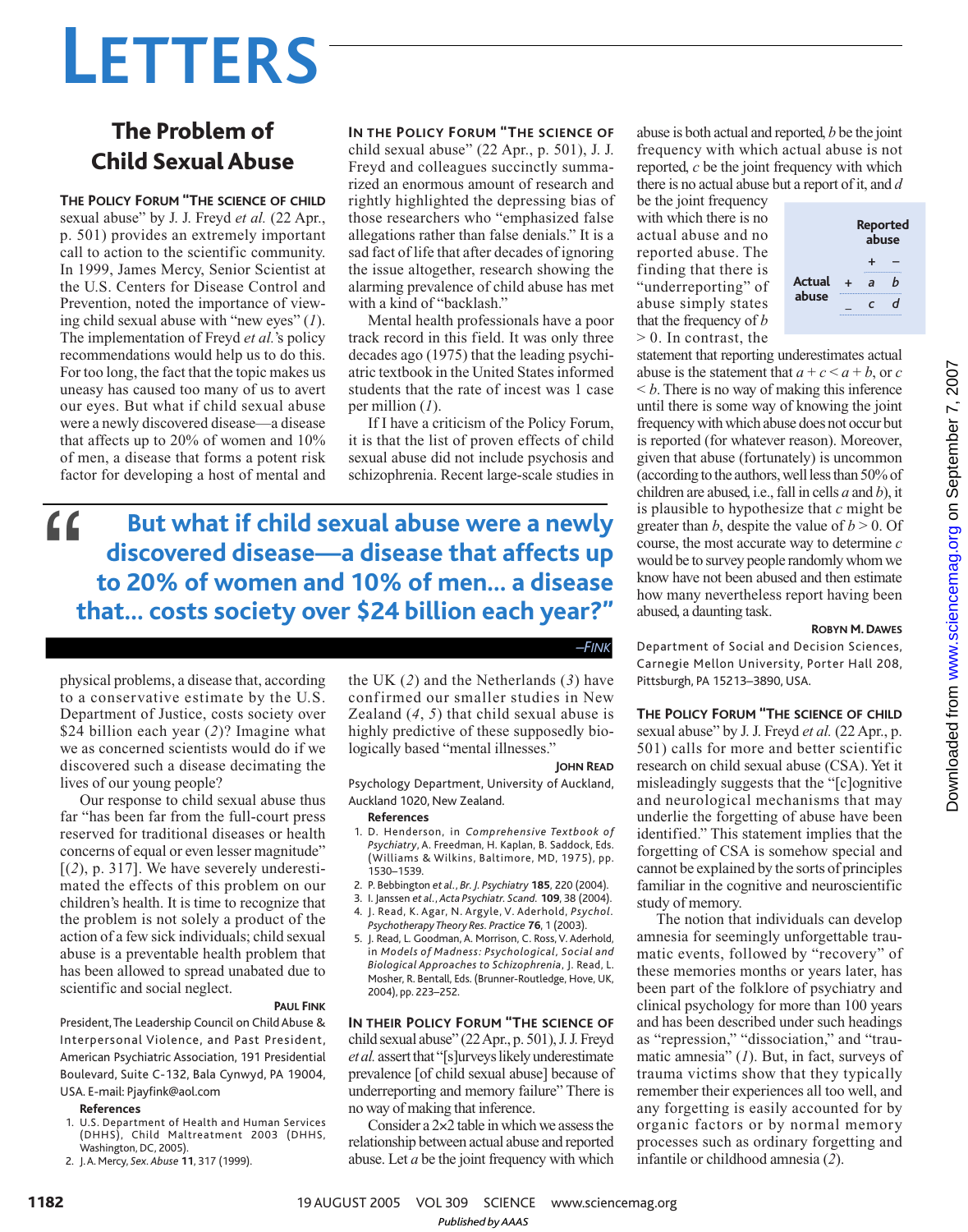Genuinely traumatic events—those experienced at the time as overwhelmingly terrifying and life-threatening—are seldom, if ever, truly forgotten. Evidence to the contrary comes from methodologically weak studies that generally fail to obtain corroboration for retrospective self-reports of either trauma, amnesia, or both. Some investigators also confuse forgetting and amnesia with a simple failure to disclose a memory, or the recovery of memory with the reinterpretation of an event always remembered. The study cited by Freyd *et al.* (*3*) concluded that its results "do not support the existence of special memory mechanisms unique to traumatic events, but instead imply that normal cognitive operations underlie long-term memory for CSA" (p. 117).

These facts have long been known (*4*, *5*), although they are often ignored or discounted by professionals—researchers as well as clinical practitioners—and unappreciated by the public at large. So far as the scientific evidence is concerned, traumatic amnesia appears to be a myth. Rather than searching for the cognitive and neurological mechanisms underlying a phenomenon that appears to be nonexistent, scientists and policy-makers might better focus their resources on the very real problems of CSA: its causes, correlates,

and all-too-real consequences, and the most effective means by which it can be treated and prevented.

**JOHN F. KIHLSTROM, <sup>1</sup> RICHARD J. MCNALLY, 2 ELIZABETH F. LOFTUS, <sup>3</sup> HARRISON G. POPE JR. 4** <sup>1</sup>Department of Psychology, University of California, Berkeley, Berkeley, CA 94720–1650, USA. <sup>2</sup>Department of Psychology, Harvard University, Cambridge, MA 02138, USA. <sup>3</sup>Department of Psychology and Social Behavior, University of California, Irvine, Irvine, CA 92697–7085, USA. <sup>4</sup>Department of Psychiatry, McLean Hospital, Harvard Medical School, Belmont, MA 02478, USA.

#### **References**

- 1. J. F. Kihlstrom, in *Truth in Memory* (Guilford Press, New York, 1998), pp. 3–31.
- 2. R. J. McNally, *Remembering Trauma* (Harvard Univ. Press, Cambridge, MA, 2003)
- 3. G. S. Goodman *et al.*, *Psychol. Sci.* **14** (no. 2), 113 (2003).
- 4. E. F. Loftus, *Am. Psychol.* **48**, 518 (1993).
- 5. H. G. Pope Jr., P. S. Oliva, J. I. Hudson, in *Science in the Law: Social and Behavioral Science Issues*, D. L. Faigman, D. H. Kaye, M. J. Saks, J. Sanders, Eds. (West Group, St. Paul, MN, 2002), pp. 487–526.

#### **Response**

We concur with the Letter writers that child sexual abuse (CSA) is a serious public health problem. We also agree with Read that links between CSA and adult psychosis (*1*) should not be overlooked.

As Dawes indicates, one must take into account both false allegations and denials in determining the prevalence of sexual abuse. However, evidence indicates that false allegations occur at rates lower than nondisclosure rates. Prevalence is underestimated (in Dawes' notation,  $c < b$ ) whenever the likelihood that reports of abuse are false  $[c/(a+c)]$ is less than the likelihood that true abuse is not disclosed  $[b/(a + b)]$ . Mechanisms of false allegations, such as suggestive therapy or interviewer bias, occur in a small minority of abuse reports: 2% of survey respondents claiming abuse report having recovered their memory with the help of a professional or others (*2*), and approximately 10% report that the abuse was disclosed to authorities, setting an upper bound on adult influences (*3*). On the other hand, most surveys of adults with "well-documented serious abuse or neglect" have found nondisclosure rates over 30% [(*4*), p. 270].

High rates of nondisclosure also speak to Kihlstrom and colleagues' assertion that sexual abuse is "seldom, if ever, truly forgotten." Although underreporting is attributable in part to abuse victims' reluctance to disclose, Williams' (*5*) difficulty in eliciting abuse reports despite extensive questioning of women with documented abuse histories led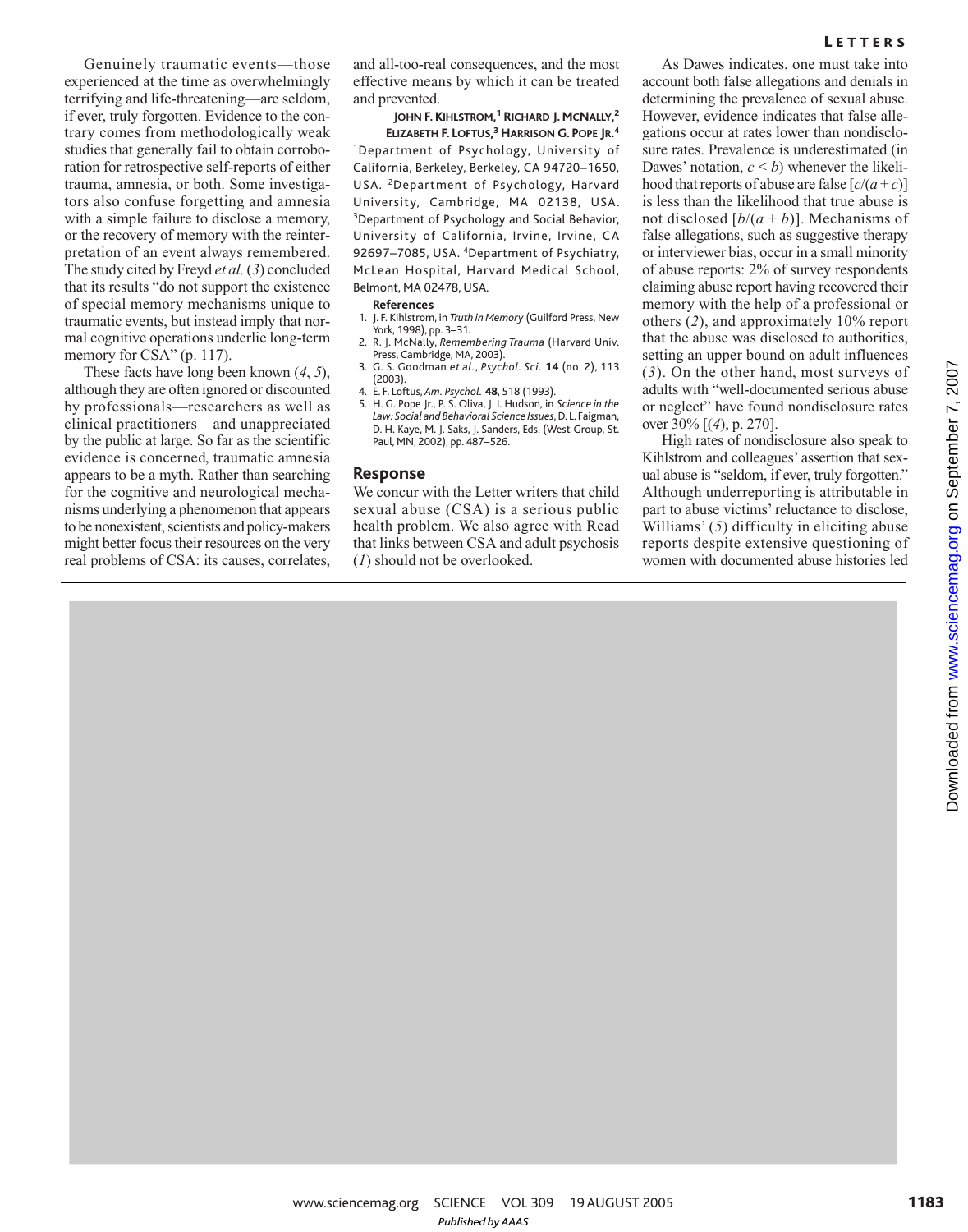#### **LETTERS**

Loftus *et al.* (*6*) to acknowledge that "many children can forget about a sexually abusive experience from their past" (p. 1177). What Kihlstrom et al. call "folklore" is actually over 100 years of clinical and scientific evidence for the forgetting of trauma (*7*). Although the frequency and mechanisms of forgetting are

### **Claims that traumatic amnesia rarely occurs, as well as legitimate disagreements over the prevalence and accurate recall of CSA,reinforce [our] recommendations."** "

*–FREYD*ETAL.

not completely clear, the basic phenomenon is documented in dozens of empirical studies (*8*) and corroborated case studies (*9*).

Kihlstrom *et al.* argue that trauma victims typically remember their experiences "all too well." However, both intrusive recall and an "inability to recall an important aspect of the trauma" [(*10*), p. 428] are diagnostic of pathological posttraumatic conditions and may both reflect, in part, some common underlying disregulation of memory processes (*8*). Indeed, traumatized individuals exhibit a range of memory impairments (*11*). Research on executive control over

recall of unwanted memories (*12*), and research on children's (*13*) and adults' (*14*) encoding and memory of trauma stimuli has provided preliminary support for models of repression and traumatic amnesia. The relations among the effects of trauma on encoding, retrieval inhibition, and memory functioning are worthy of future study.

In our Policy Forum, we recommended a series of international consensus panels on scientific and clinical practice issues related to CSA, expansion of the National Child Traumatic Stress Network, and the creation of a new Institute of Child

Abuse and Interpersonal Violence within the NIH that would foster research on CSA and related conditions. Claims that traumatic amnesia rarely occurs, as well as legitimate disagreements over the prevalence and accurate recall of CSA, reinforce these recommendations. Denial and underestimation of the effects of CSA continue to be serious obstacles to ending a preventable public health problem.

**JENNIFER J. FREYD, <sup>1</sup> FRANKW. PUTNAM, 2 THOMAS D. LYON, <sup>3</sup> KATHRYN A. BECKER-BLEASE, 4 ROSS E. CHEIT, <sup>5</sup> NANCY B. SIEGEL, <sup>6</sup> KATHY PEZDEK<sup>7</sup>** <sup>1</sup>Department of Psychology, University of Oregon, Eugene, OR 97403-1227, USA. <sup>2</sup>Department of Pediatrics, Children's Hospital Medical Center, Cincinnati, OH 45229, USA. <sup>3</sup>University of Southern California Law School, Los Angeles, CA 90089, USA. <sup>4</sup>Department of Psychology, Washington State University, Vancouver, WA 98686, USA. <sup>5</sup>Department of Political Science, Brown University, Providence, RI 02912, USA. <sup>6</sup>NBS Associates, Columbia, MD 21046, USA. <sup>7</sup>Department of Psychology, Claremont Graduate University, Claremont, CA 91711, USA.

#### **References**

- 1. I. Janssen *et al.*, *Acta Psychiatr. Scand.* **109**, 38 (2004).
- 2. S. C. Wilsnack, S. A. Wonderlich, A. F. Kristijanson, N. D. Vogeltanz-Holm, R. W. Wilsnack, *Child Abuse Neglect* **26**, 139 (2002).
- 3. R. F. Hanson *et al.*, *Child Abuse Neglect* **23**, 559 (1999). 4. J. Hardt, M. Rutter, *J. Child Psychol. Psychiatry* **45**, 260 (2004).
- 5. L. M. Williams, *J. Consult. Clin. Psychol.* **62**, 1167 (1994).
- 6. E. F. Loftus *et al.*, *J. Consult. Clin. Psychol.* **62**, 1177 (1994).
- 7. J. M. Arrigo, K. Pezdek, *Curr. Dir. Psychol. Sci.* **6**, 148 (1997).

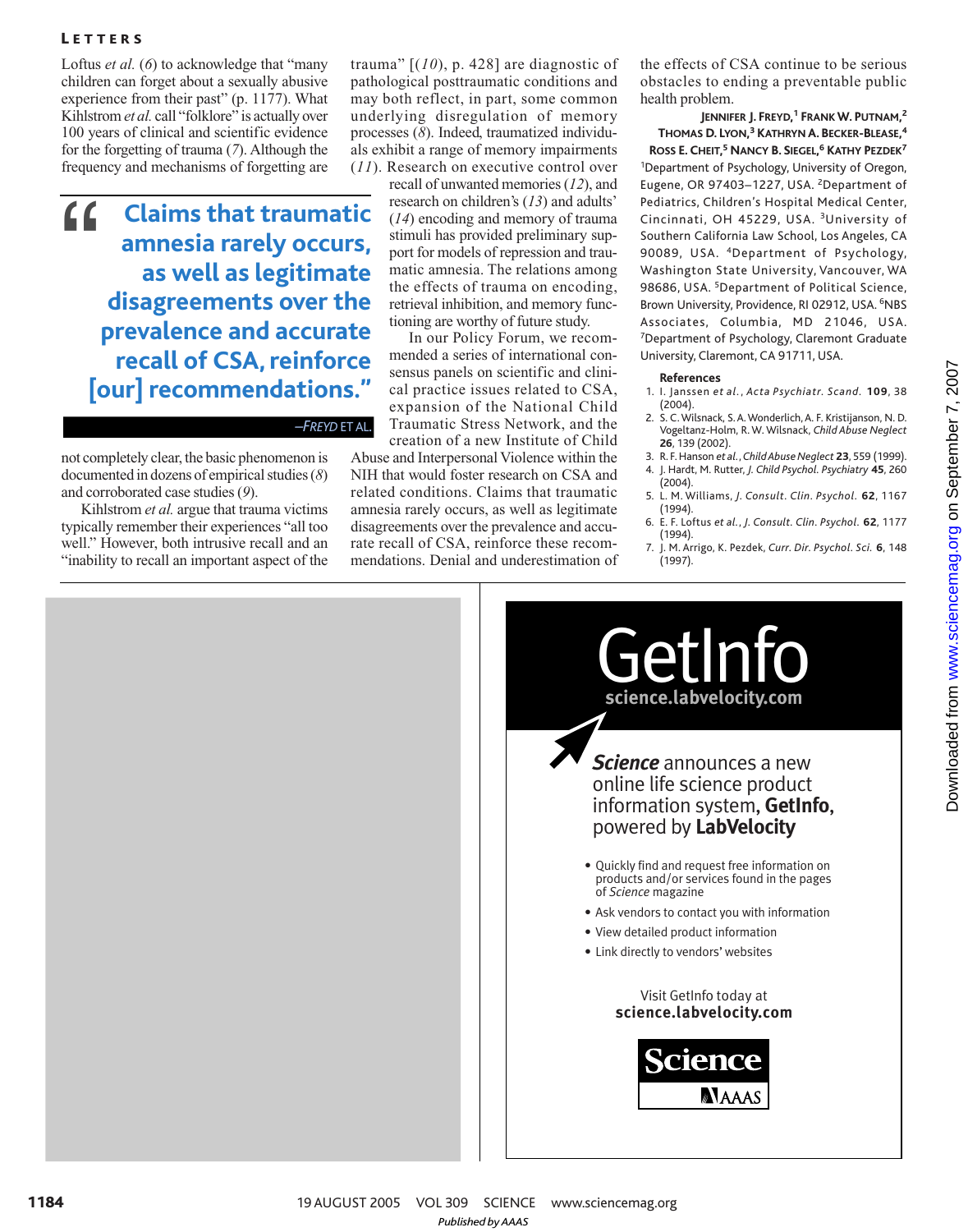- 8. D. H. Gleaves, S. M. Smith, L. D. Butler, D. Spiegel, *Clin. Psychol. Sci. Practice* **11**, 3 (2004).
- 9. R. E. Cheit, The Recovered Memory Project, www.brown.edu/PublicPolicy/Recovmem (2005).
- 10. American Psychiatric Association, *Diagnostic and Statistical Manual of Mental Disorders* (DSM-IV) (American Psychiatric Association, Arlington, VA, ed. 4, 1994).
- 11. J. D. Bremner, *J. Aggression Maltreatment Trauma* **4**, 165 ( 2001).
- 12. M. C.Anderson *et al.*, *Science* **303**, 232 (2004).
- 13. K. A. Becker-Blease, J. J. Freyd, K. C. Pears, *J. Trauma Dissociation* **5**, 113 (2004).
- 14. M. L. Moulds, R. A. Bryant, *J. Traumatic Stress* **18**, 233 (2005).

## A Celebration of Ignorance

**CONGRATULATIONS TO** *SCIENCE* **FOR SHIFT**ing paradigms in the 125th Anniversary issue (125 questions: what don't we know?, 1 July), not only by focusing on what leading contemporary scientists "don't know," but also by unabashedly labeling this collection of 125 important unanswered questions as a "survey of scientific ignorance." Back in 1984, based on my mentor Lewis Thomas' whimsical suggestion (*1*), my late husband and I brought ignorance out of the closet by creating the University of Arizona's "Curriculum on Medical Ignorance" (featuring a Summer Institute,

distinguished visiting "ignorami," and ignorance logs and exercises) to teach medical and later undergraduate and K-12 students and science teachers how to recognize and deal with ignorance—"what we know we don't know, don't know we don't know, and think we know but don't" about a wide range of medical and scientific topics (*2*). Our curriculum has resulted in various ignorance-based publications, presentations, media coverage, and products, earning me the dubious title of "Ignorama Mama," mother of the global ignorance movement. Indeed, all learning and discovery do take place in the terrain of ignorance, not knowledge, and it is questions, questioning, and questioners that impel scientific advances. These mysteries and puzzles, not dry facts and pat answers, should also drive science education as well as the research enterprise. A *Wall Street Journal* editorial (*3*) paradoxically hailed our evolution from the Information Age to the "Age of Ignorance," where we can recuse ourselves from excessive information, admit we don't know, and humbly "google" or grope our way through what we need to know. And newly minted Nobel physicist David Gross lauded "ignorance the most important product of knowledge"

as "lucky for science, scientists, and the Nobel Foundation" (*4*).

#### **MARLYS HEARSTWITTE**

Professor of Surgery and Director of Student Research, University of Arizona College of Medicine, Post Office Box 245200, Tucson, AZ 85724, USA. E-mail: grace@surgery.arizona.edu

#### **References**

- 1. L. Thomas, in *Cecil Textbook of Medicine*, J. B. Wyngaarden, L. H. Smith, Eds. (W.B. Saunders, Philadelphia, PA, ed. 16, 1982), pp. xli–xliii.
- 2. See www.medicine.arizona.edu/ignorance and www.medicalignorance.org.
- 3. H. Stein, "The age of ignorance," *Wall Street J.*, 11 June 1993, p.A10.
- 4. D. Gross, *Science New*s **167** (no. 4), 59 (2005).

## What Are Our Research Priorities?

The advancement of science depends on what James Clerk Maxwell termed "thoroughly conscious ignorance" ("In praise of hard questions," Special Section on 125 questions: what don't we know, 1 July, p. 76). If deepening the "consciousness" of our ignorance is a prerogative of scientists, then this implies a responsibility to reflect on what to know first or the (type of) knowledge our world needs most urgently. Which hard scientific questions should become research prior